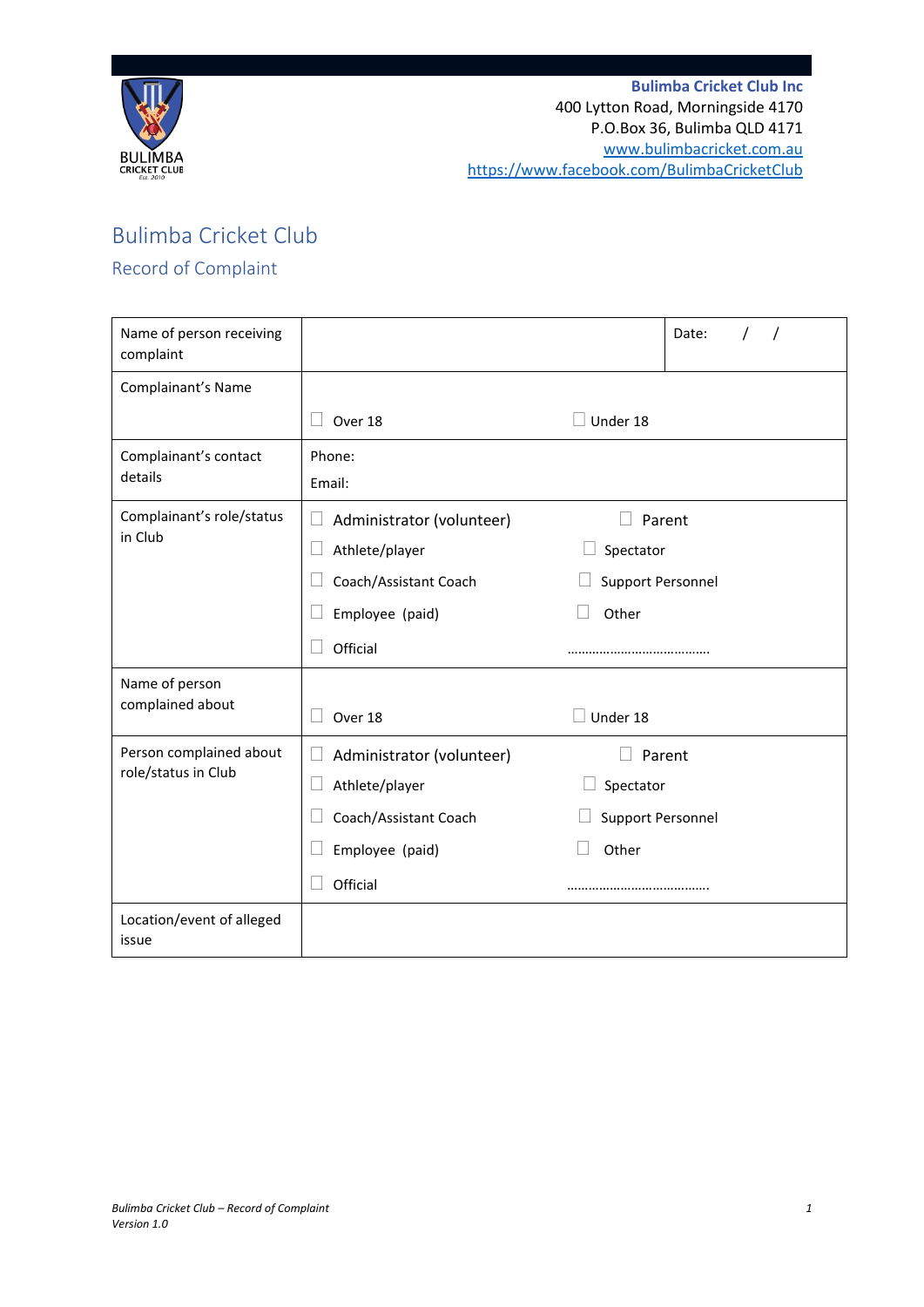| Description of alleged issue                    |                                            |                          |                                      |  |
|-------------------------------------------------|--------------------------------------------|--------------------------|--------------------------------------|--|
|                                                 |                                            |                          |                                      |  |
| Nature of complaint<br>(category/basis/grounds) | $\Box$ Harassment or $\Box$ Discrimination |                          |                                      |  |
|                                                 | $\Box$ Sexual/sexist                       | $\Box$ Selection dispute | Coaching methods                     |  |
| Can tick more than one                          | Sexuality                                  | $\Box$ Personality clash | $\Box$ Verbal abuse                  |  |
| box                                             | $\Box$ Race                                | $\Box$ Bullying          | Physical abuse                       |  |
|                                                 | Religion                                   | Disability               | $\Box$ Victimisation                 |  |
|                                                 | Pregnancy                                  | Child Abuse<br>$\Box$    | Unfair decision<br>$\vert \ \ \vert$ |  |
| What they want to happen<br>to fix issue        |                                            |                          |                                      |  |
| Information provided to<br>them                 |                                            |                          |                                      |  |